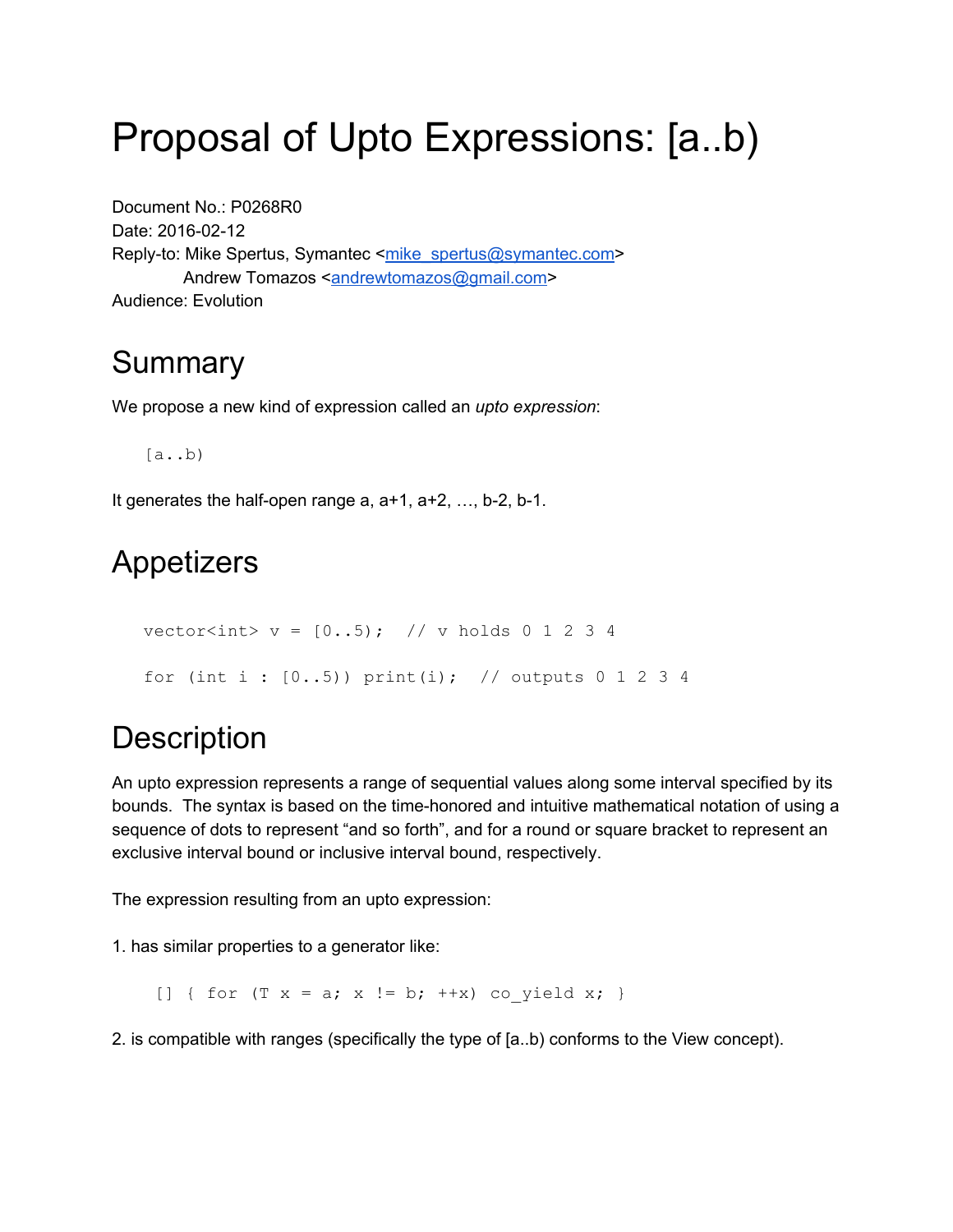3. as a range, it is lazily evaluated. (ie The memory usage of [a..b) is proportional to make  $pair(a,b)$ , **not** an array of length b-a.)

## **Motivation**

An analysis of the ACTCD16 dataset (containing 2.5 million C/C++ source files taken from 10,000+ of the largest open source projects) revealed the following:

- The identifier i occurred 20,224,291 times.
- The identifier i was the most commonly appearing identifier, by far.
- The identifier i occurred on average 8 times per source file!

We claim the types of ranges describable by upto expressions are an extremely prevalent construct within all C++ programming domains. A "successor sequence" is a foundational entity from discrete mathematics - fundamental throughout not just software engineering but the whole gamut of STEM disciplines. Programmers are reaching for them constantly to compose all sorts of algorithms and data structures.

In particular, indexed loops like

for(int i = 0; i < 10; i++) {  $/*$  ...  $*/$  }

are used extensively in C++ code.

By classifying random samples from both ACTCD16 and searchcode.com, we found that over 90% of general for statements (;;) have this form, and of those, only half are candidates for replacement by range-based for. In the remaining half, the loop variable is used in a way other than as the key of a single container - as such are candidates for replacement with an upto expression.

While shorter is not necessarily better, in our opinion,

for(int i :  $[0..10)$ ) {  $/* ... * /$  }

seems to be more natural and clearly register intent.

As a range expression, [0..10) is also composable within the range ecosystem in a way that for loops, as statements, are not. For example [0..10) can be used as a subexpression, initializer, stored in a variable or passed to or returned from a function.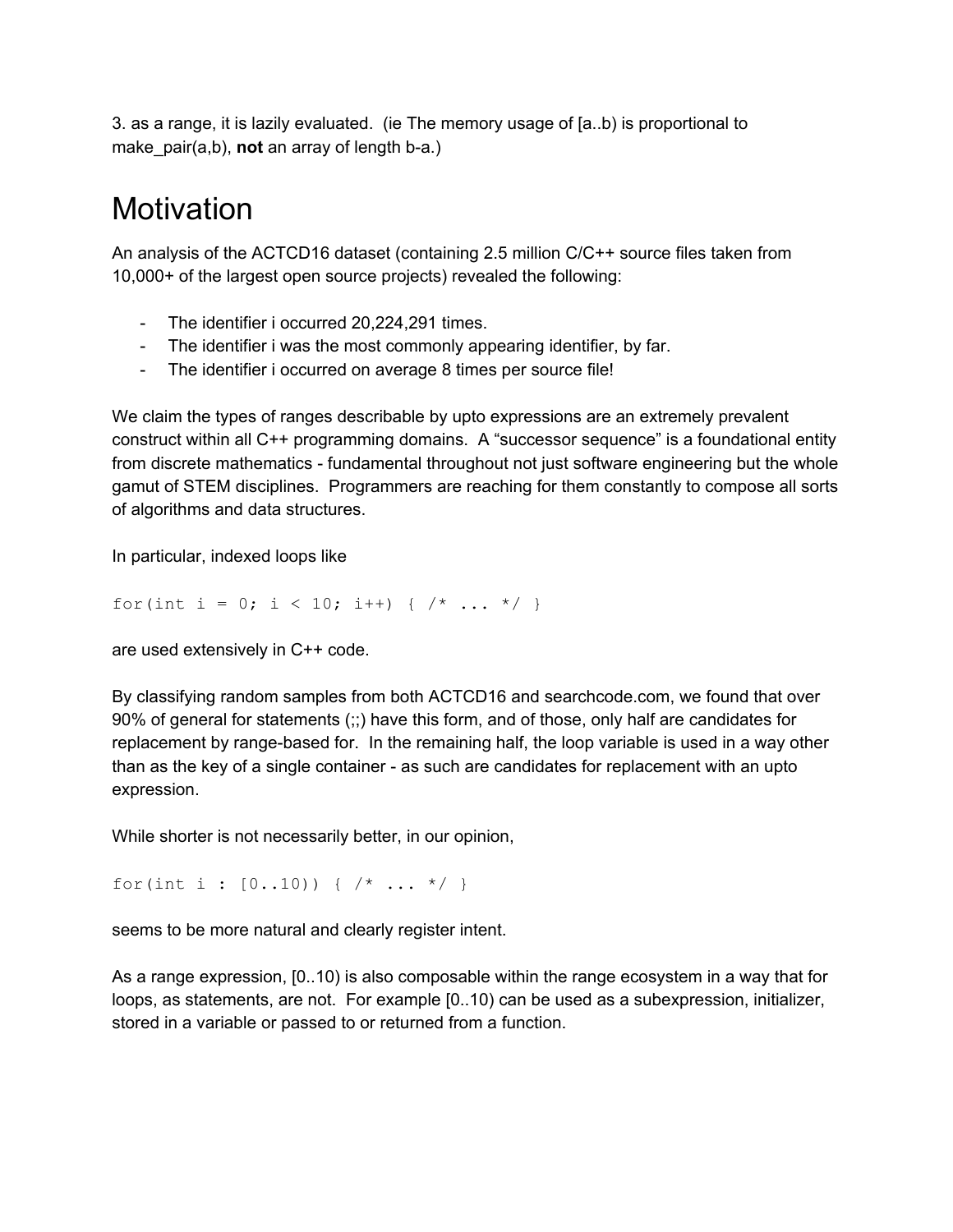## Examples

#### Example 1

#### Integers

```
for (int i : [0..5))
 print(i); // outputs 0 1 2 3 4
```
### Example 2

With an upcoming version of ranges you will be able to convert a range to a container:

const vector<int> v =  $[0..5)$ ; // v holds 0 1 2 3 4

Upto expressions work with iterators:

```
for (auto it : [v.begin()..v.end()))
  print(*it); // outputs 0 1 2 3 4
for (auto it: [v.\text{begin}() + 2..v.\text{end}() - 1))
  print(*it); // outputs 2 3
```
### Example 3

You can use upto expressions with pointers:

```
char c[] = "foobar";for (char * p : [c+2..c+5))print(*p); // outputs o b a
```
### Example 4

Given some user-defined integer-like type Bignum, they will also work (without extending Bignum):

Bignum  $a = \frac{\times}{\cdot} \cdot \cdot \cdot \cdot /$ ; Bignum b =  $/*...*/;$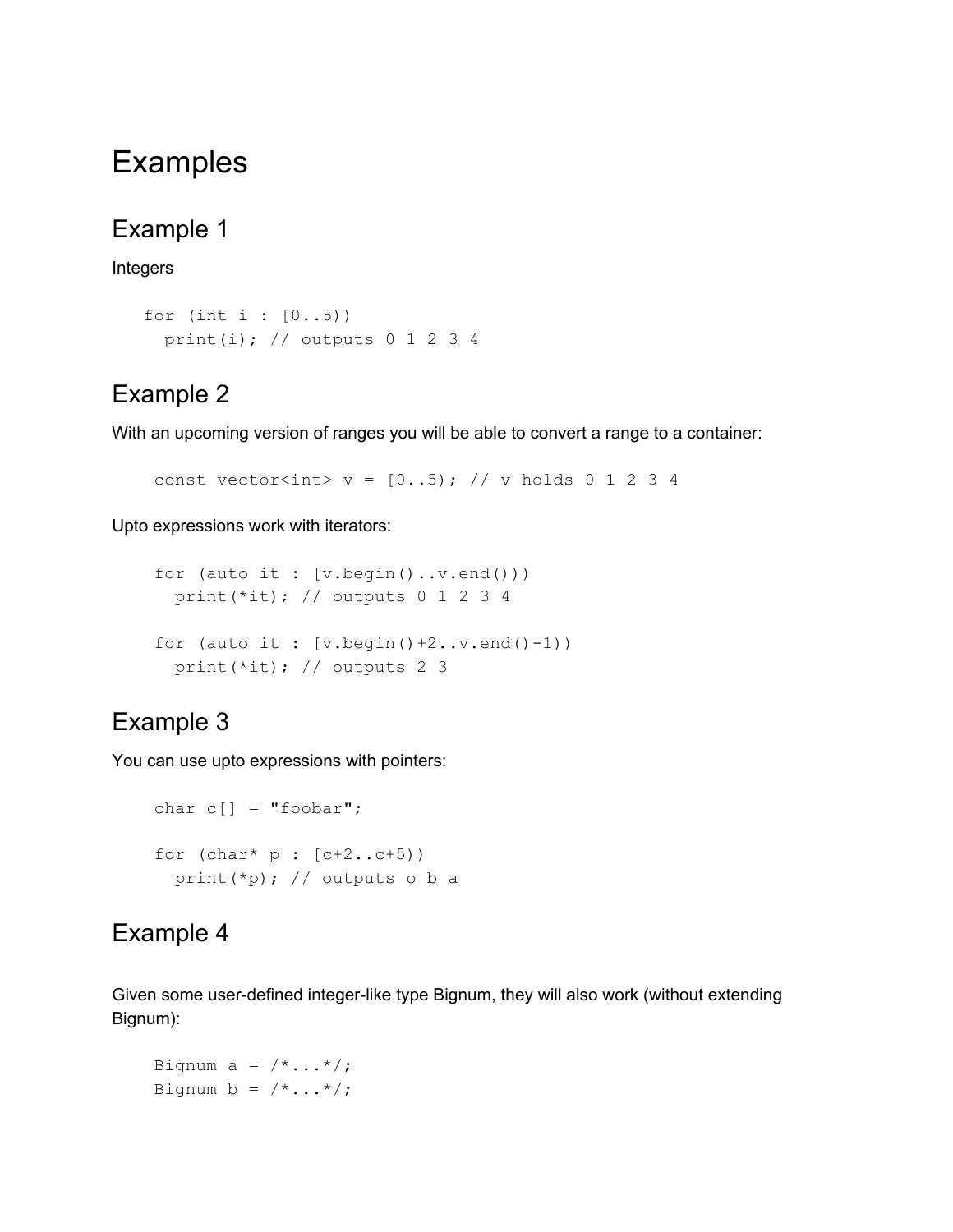```
for (Bignum i : [a..b))
  print(i); // outputs a, a+1, a+2, ..., b-2, b-1
```
#### Example 5

Upto expressions are composable with Ranges to enable reversals and strides:

```
using namespace ranges::view;
for (int i : [0..5) | reverse)
 print(i); // outputs 4 3 2 1 0
for (int i : [0..10) | stride(3))
  print(i); // outputs 0 3 6 9
for (int i : [0..10) | stride(3) | reverse)
  print(i); // outputs 9 6 3 0
```
Eric Niebler observed that orthogonally resusing reverse and stride from ranges "make this core facility more powerful while keeping it simple."

Note that this is efficiently achieved by utilizing the random access traversal operations of the underlying type if available (ie  $+=3$  not  $++3$  times).

## Example 6

Like other kinds of expression such as lambdas, generators and ranges - upto expressions can be stored and passed around:

```
auto f() {
  return [0..1'000'000);
}
void g() {
  auto r = f();
  for (int i : r)print(i); // outputs 0 1 2 3 4 and so forth up to 999999
  for (int j : r)
    print(j); \frac{1}{2} outputs 0 1 2 3 4 and so forth up to 999999
}
```
Note that this example uses small constant memory (does not store 1,000,000 ints at any time).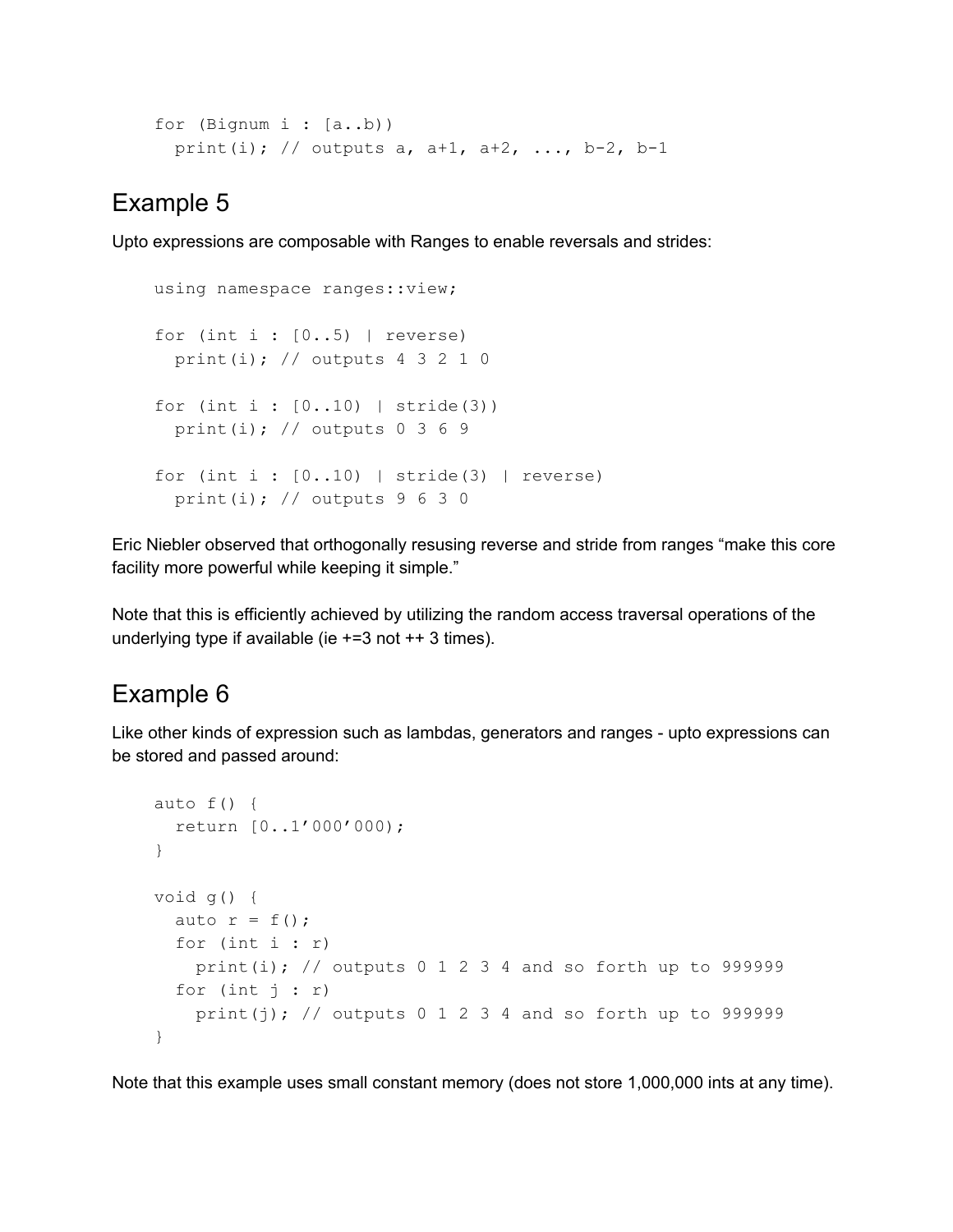## Informal Specification

A new token is introduced to [lex.operators]:

**..**

A new primary expression is introduced into the grammar:

```
upto-expression:
  [ expression .. expression )
```
Let us call the first subexpression the *begin value* and the second subexpression the *end value*.

The type of the begin value and end value are converted to their common type (as per std::common\_type). This common type is known as the *element type*.

The result value of an upto expression has similar properties to range::iota(a,b). It shall conform to the Range View concept. Essentially, it provides a begin() and end() method. The begin() method returns an iterator that contains the begin value as a subobject. The end() method returns an iterator that contains the end value as a subobject. Operations on the iterators are forwarded to their contained values. When the iterators are dereferenced their contained values are returned.

## Possible Future Extensions

### Extension #1: [a..) means  $[a..\infty)$

It is unclear how common we would expect this to be.

In this case the element type would be deduced from the left bound directly.

### Extension #2: Add [a..b]

In this extension the roundness or squareness of each bracket specifies whether the range includes (open) or excludes (closed) the bound on the corresponding side.

For example:

for (int i :  $[1..5]$ ) print(i); // outputs 1 2 3 4 5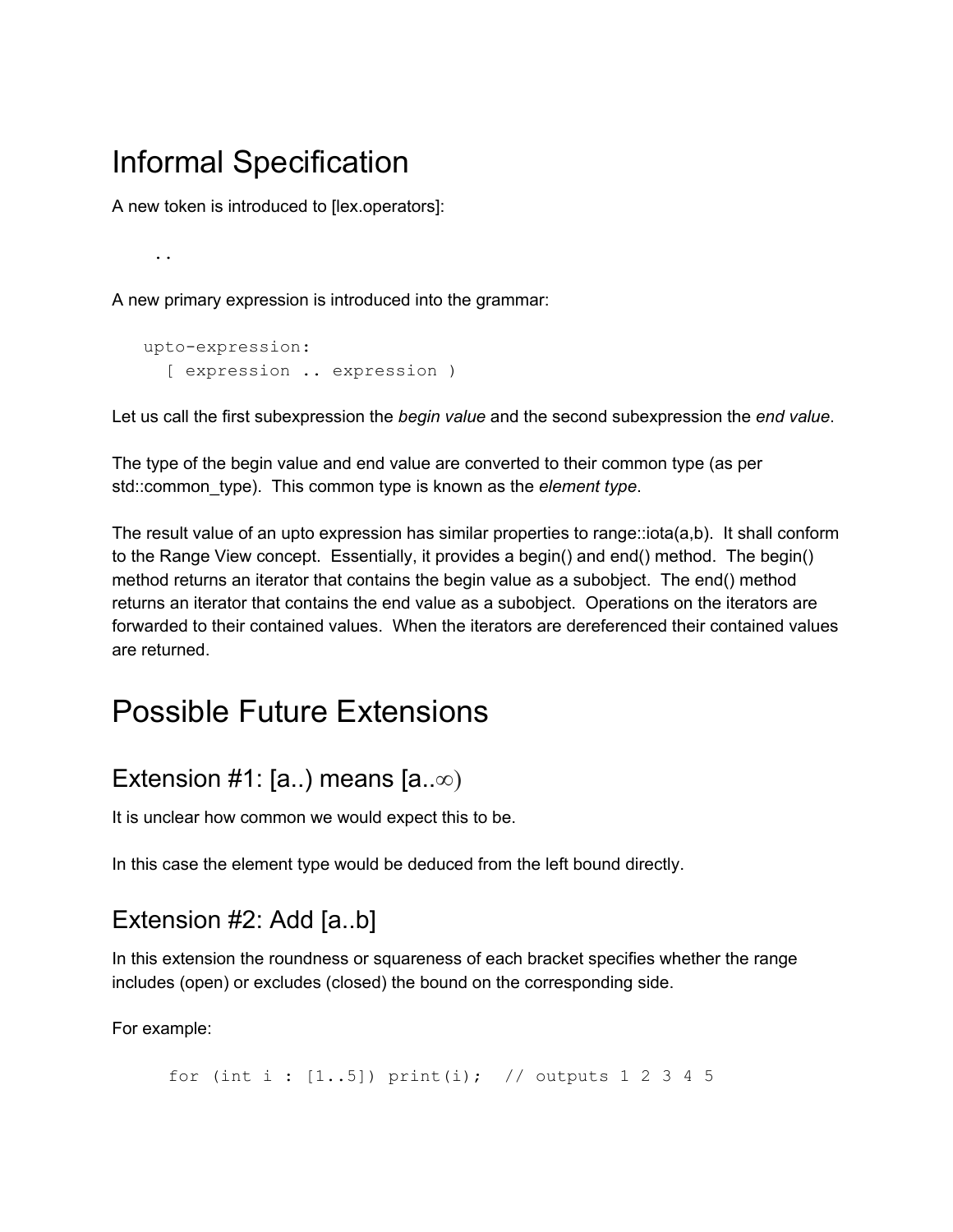There are some technical difficulties with supporting closed ranges in a way other than [a..b+1).

By requiring the programmer to provide an exclusive end value that is included in the set of values representable by the type, it ensures that we have a suitable end value (and statically deduced element type) to be contained in the end iterator returned by the .end() function. If this were not the case we could get into infinite wraps:

```
uint8 a = 0;
uint8 b = 255;
for (uint8 i : [a..b])
   /* oops… infinite loop*/
```
Also, consider what would happen with a would-be closed range like  $[1..N]$  when N is zero.

Whereas, with the proposed half-open range like  $[0..N)$ , we find that the range has N elements, even when N is zero.

Half-open ranges fit better with  $C++$  for a variety of other reasons, not the least of which is consistency with the convention of half-open begin/end ranges of iterators, and fitting more closely with the zero-based indexing of arrays, vectors and other indexing interfaces in the standard library.

Despite of this, we are strongly considering these as a possible future extension.

There are "elaborate ways" to avoid the technical problems, and the extension to this notation is syntactically easy and naturally appeals to the long-standing mathematical notation precedent.

Our recommendation is to keep the design space open to [a..b], while only standardizing the half-open range  $[a..b)$  in v1. Once we have experience with  $[a..b)$  we can then use this experience to inform our decision whether or not to offer [a..b] (as well as leaving the design space open for the other two exclusive left bound interval notations (a..b] and (a..b) if there turn out to be clear and compelling use cases for them.)

## Extension #3: Overloading

We do not propose allowing user-defined overloading of the upto-operator at this time as it would require significant novel core language design work that we view as premature until possible use cases become clear.

Furthermore, the up-to operator already has a customization point in that it can leverage user-defined operator++() and operator!=() for the enclosed type. Even without any overloading or extension, the bound values of an upto-expression are already accessible as follows: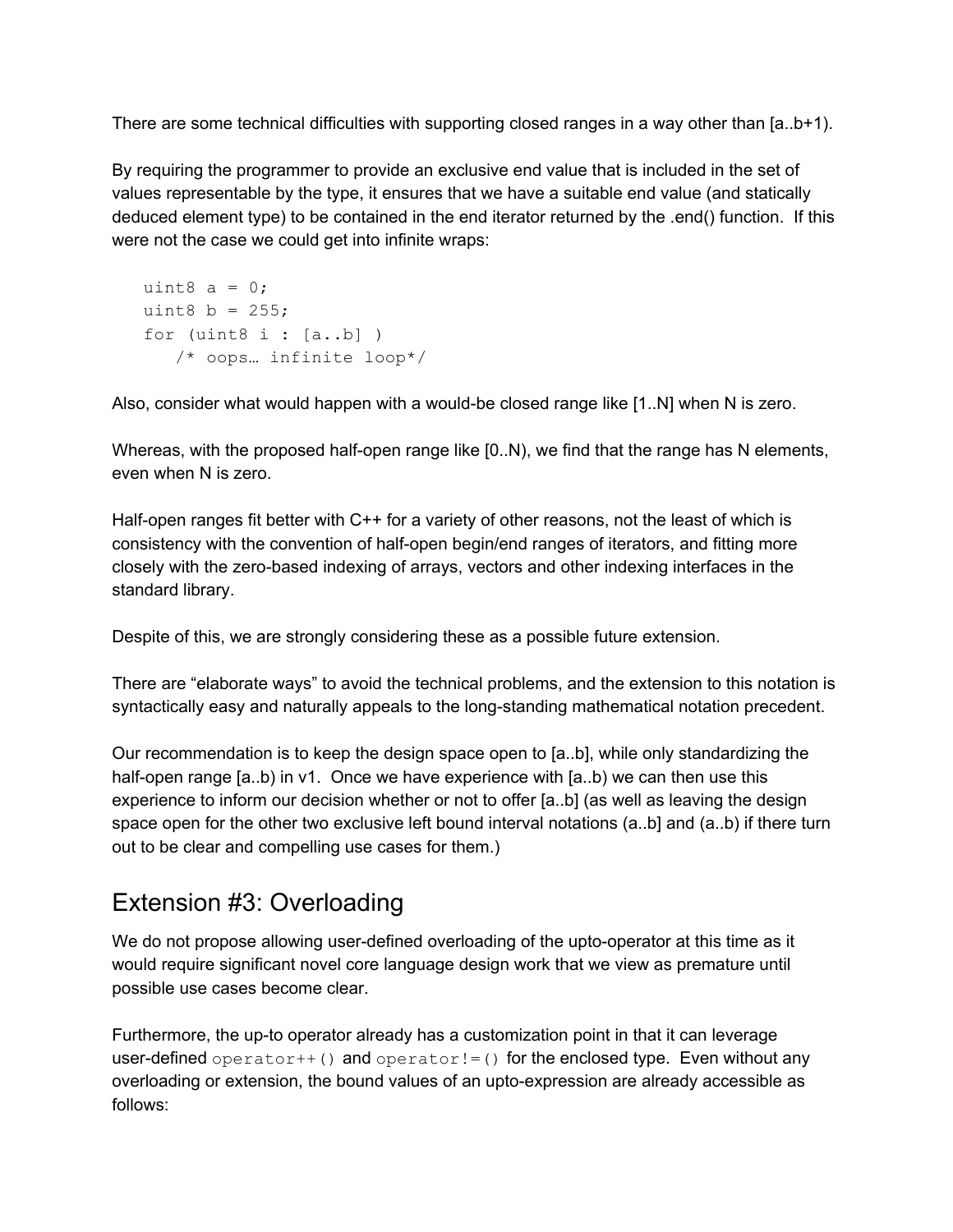```
auto upto expression = [a..b);auto left bound = * (upto expression.begin());
auto right bound = * (upto_expression.end());
```
One could write a template function to perform this extraction, so upto-expressions could already be given a different meaning when appearing as function arguments:

```
template<typename UptoExpression>
R foo(UptoExpression upto_expression) {
  return f(*upto expression.begin(),*upto expression.end());
}
```
Now the function call expression  $f \circ \circ (a..b)$  can be endowed with arbitrary meaning.

We do not rule out allowing overloading upto-expressions as a possible future extension as one could imagine that overloading could be useful as in the following fanciful extension to Boost::Spirit:

```
qi::rule<int() > intParser = *(0..9);
qi::rule<int() hexParser = *([0..9] | ['a'..'f']);
```
Overloading would require significant novel and core design work, so we don't propose this level of overloading being available in version 1. We can take a look after experience with version 1 to decide if there is significant enough demand to warrant such an extension.

#### Extension #3: Reverse sequences and Different Strides

In our study we found that 7% of traversals use the reverse direction and <1% use a different stride other than ++.

As shown in Example 5 upto expressions are composable with reverse and stride from ranges. Nevertheless, we recognize that this notation is a little cumbersome and confusing for writing for loops that are descending or use non-standard strides and suspect people may continue to use the current approach for those. One nice thing about [a..b) is that it could be extended to support reverse iteration and strides in the future if that proves to be worthwhile. For example (**Note:** we are not proposing this) [5, 4, .. 0) could be an extension for a descending stride.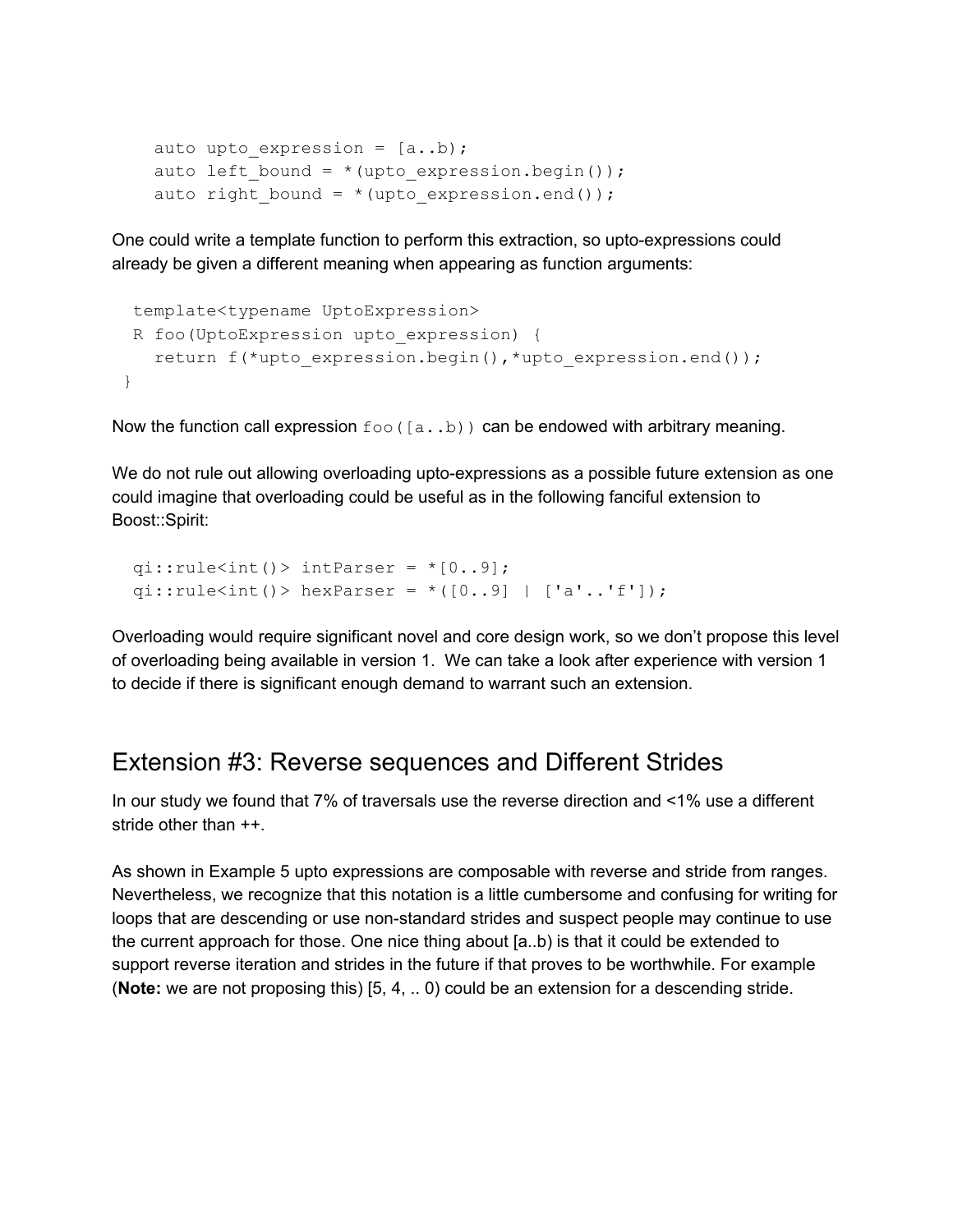## Syntax Design

We evaluated several different potential syntaxes for upto expressions before arriving at the recommended [a..b) syntax:

### Syntax #1: a...b

#### Pros

- No new token. Reuses ellipsis.
- Communicates "and so forth" semantic.

#### **Cons**

- Ellipsis token is already heavily overloaded.
- Compiler heroics required to disambiguate from fold expressions and pack expansions.
- Does not communicate half-openness of bounds. That is, 1...5 may be misread as 1,2,3,4,5 not 1,2,3,4.

### Syntax #2: a..b

#### Pros

- Communicates "and so forth" semantic.
- Precedent in many other languages, both old and new.

#### Cons

- Does not communicate half-openness of bounds. That is, 1..5 may be misread as 1,2,3,4,5 not 1,2,3,4.
- Requires new token.

### Syntax  $#3: a.$  < b or  $a. . .$  < b

#### Pros

- Could unify with N4235
- Communicates "and so forth" semantic.
- Communicates half-openness.
- Might be extensible to reverse a..>b
- Might be extensible to inclusive right bound a..<= b.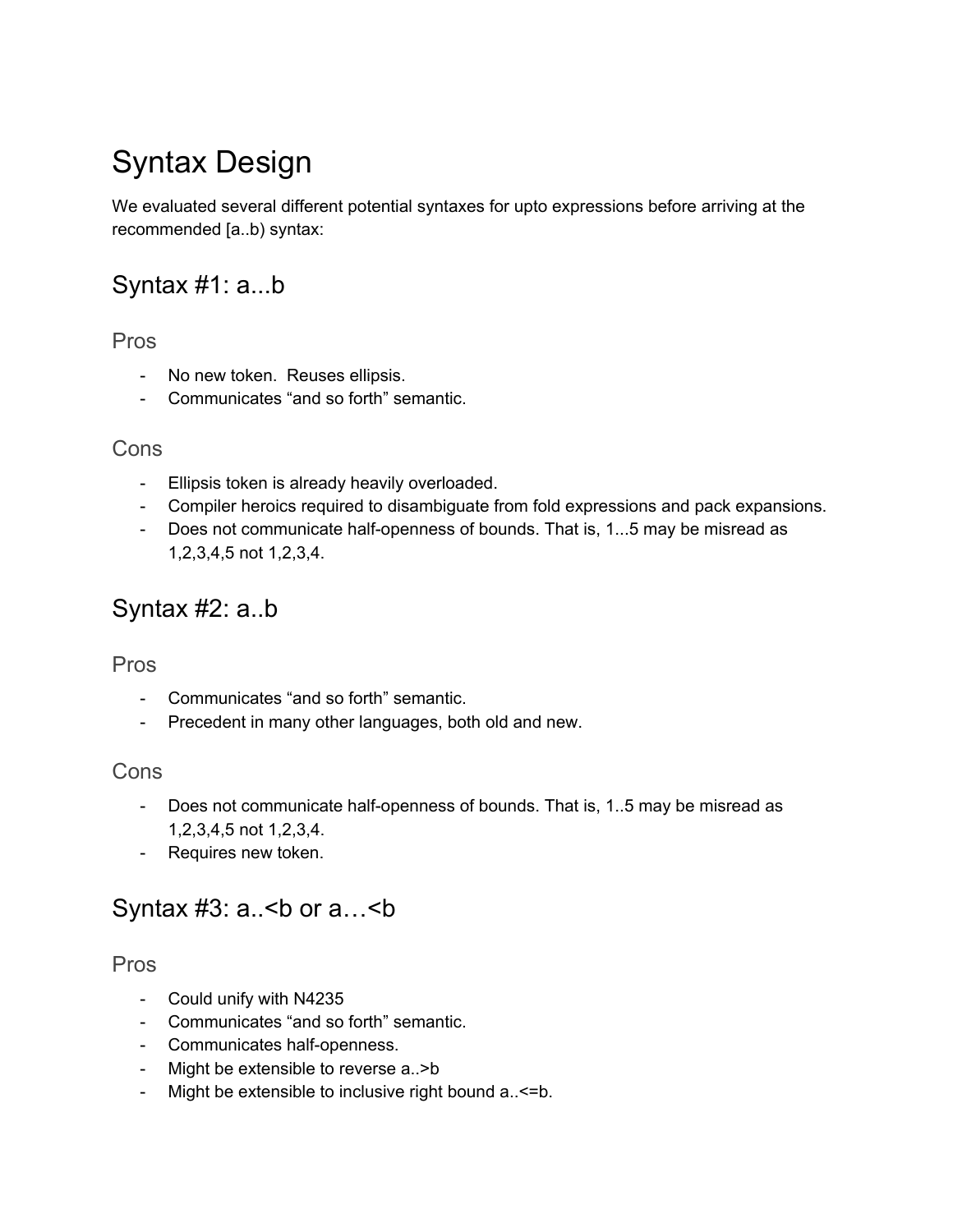#### **Cons**

- It's visually similar to a fold expansion  $(... which means something different  $x1 < x2 <$$ … < xn. Any follow on paper to N4235 may run into the same issue.
- We feel it does not communicate half-openness as naturally as  $[a..b)$
- It cannot be extended to express inclusion or exclusion of the left-bound.
- In the case of at least iterators, upto expressions might confuse the use of the  $\leq$  token with comparison, whereas != is used. ie for (auto it = v.begin(); it **!=** v.end(); ++it)

## Syntax #4: [a, b)

#### Pros

- Directly appeals verbatim to mathematical interval notation.

#### Cons

- Not compatible with Extension #4: [a,b] (parser heroics required to disambiguate from lambda introducer) or  $(a,b)$  (ambiguous with parenthesized comma-expression).
- Could be misread as a continuous interval. That is [2,4) are all real numbers between 2.0 (inclusive) and 4.0 (inclusive). ie including for example 2.1 and **π**

## Syntax #5: [a..b)

Pros

- Communicates "and so forth" semantic with dots.
- Appeals to the mathematical interval notation of using round or square brackets to represent inclusive/exclusive bounds.
- Able to express inclusive/exclusive on both bounds.
- $\blacksquare$  Is extensible to all the extensions: [a..b], (a..b), (a..b], and [a..)

#### Cons

- Requires new token.
- Not so good for descending counts. An extension to [5..0) may or may not be OK conceptually - but code generated from  $[a..b]$  needs comparison support on the element type and an additional runtime compare-and-branch to select forward or reverse iteration order. This performance penalty may be unacceptable.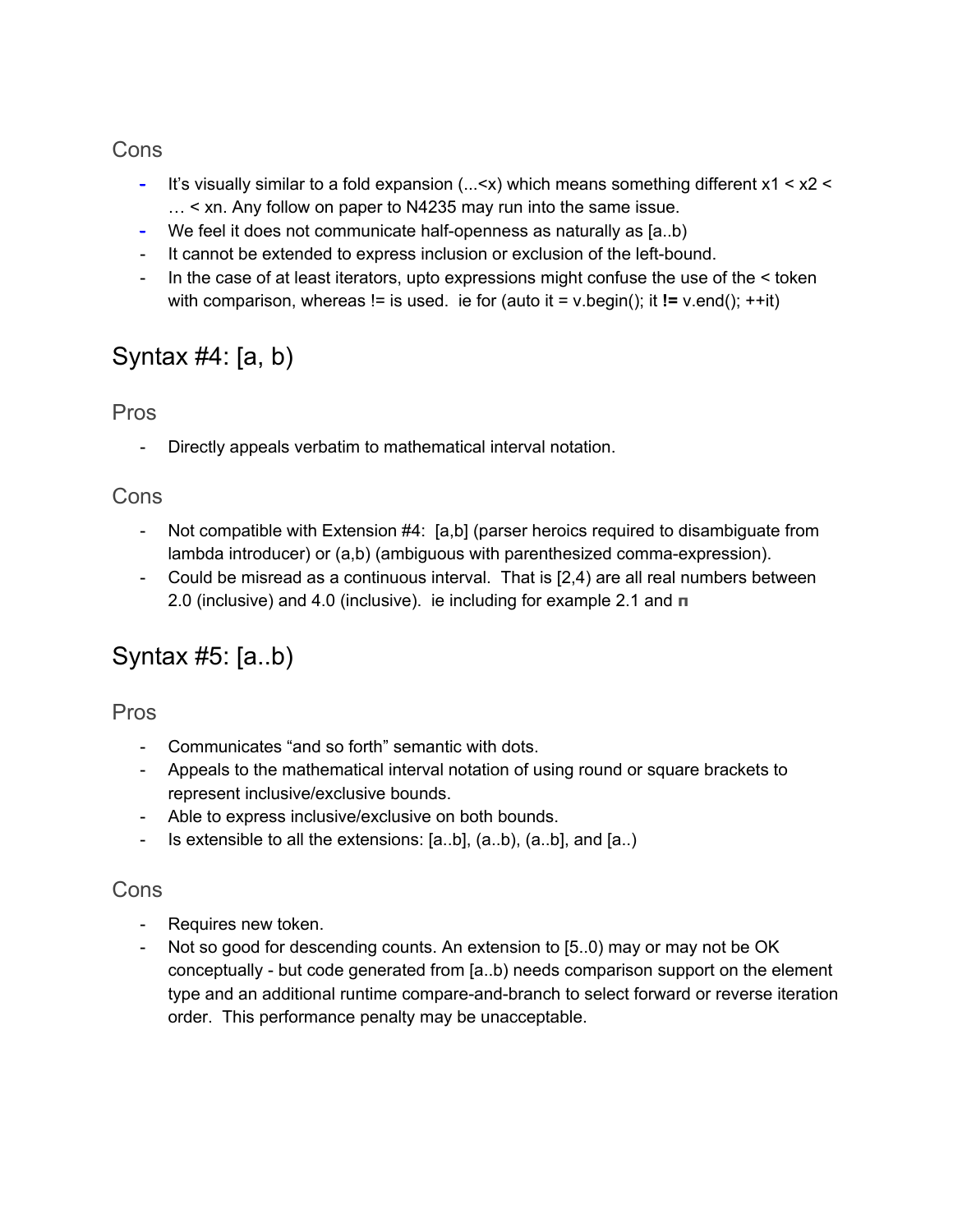#### Decision

Based on the above considerations, we are proposing Syntax #5.

## **Wording**

In §2.12p1 [lex.operators], modify the definition of *preprocessing-op-or-punc* as follows

*preprocessing-op-or-punc*: one of

|                 |            |         |                               | $_{\rm \#}$     | ##                  |           |                |                 |
|-----------------|------------|---------|-------------------------------|-----------------|---------------------|-----------|----------------|-----------------|
| $\langle \cdot$ | $:$ $>$    | <       | $\frac{6}{6}$                 | $\frac{8}{6}$ : | 8:8:                | $\cdot$ : | $\ddot{\cdot}$ |                 |
| new             | delete ?   |         | $\mathbf{1}$ :                | $\bullet$       | $\cdot$ *           | $\sim$    |                |                 |
| $+$             |            | $\star$ |                               | $\frac{6}{5}$   | $\hat{\phantom{a}}$ | $\delta$  |                | $\sim$          |
|                 |            |         | $\mathcal{E}$                 | $+=$            |                     | $x^* =$   | $\epsilon$     | $\frac{6}{6}$ = |
|                 | $\delta =$ | $=$     | <<                            | >>              | $>>=$               | $<<=$     |                | $=$             |
| $\lt =$         | $>=$       | & &     |                               | $++$            |                     |           | $-\rangle^*$   | $\rightarrow$   |
| and             |            |         | and eq bitand bitor compl not |                 |                     | not eq    |                |                 |
| or              | or eq      | xor     | xor eq                        |                 |                     |           |                |                 |

In §5.1.1 [expr.prim.general], modify the definition of *primaryexpression* as follows *primaryexpression*:

> *literal* this (*expression* ) *idexpression lambda-expression*  $fold$ -expression *upto-expression*

Between §5.19 [expr.comma] and §5.20 [expr.const], put a new section

#### **upto operator [expr.upto]**

upto-expression: [*expression* ..*expression* )

The evaluation of an *upto-expression* results in a prvalue temporary (12.2). This temporary is called the *upto object*. The type of the *upto-expression* (which is also the type of the upto object) is a unnamed non-union class type - called the *upto type* - whose properties are described below. The expression preceding the . . is called the *left-upto-expression*. Its type is called the